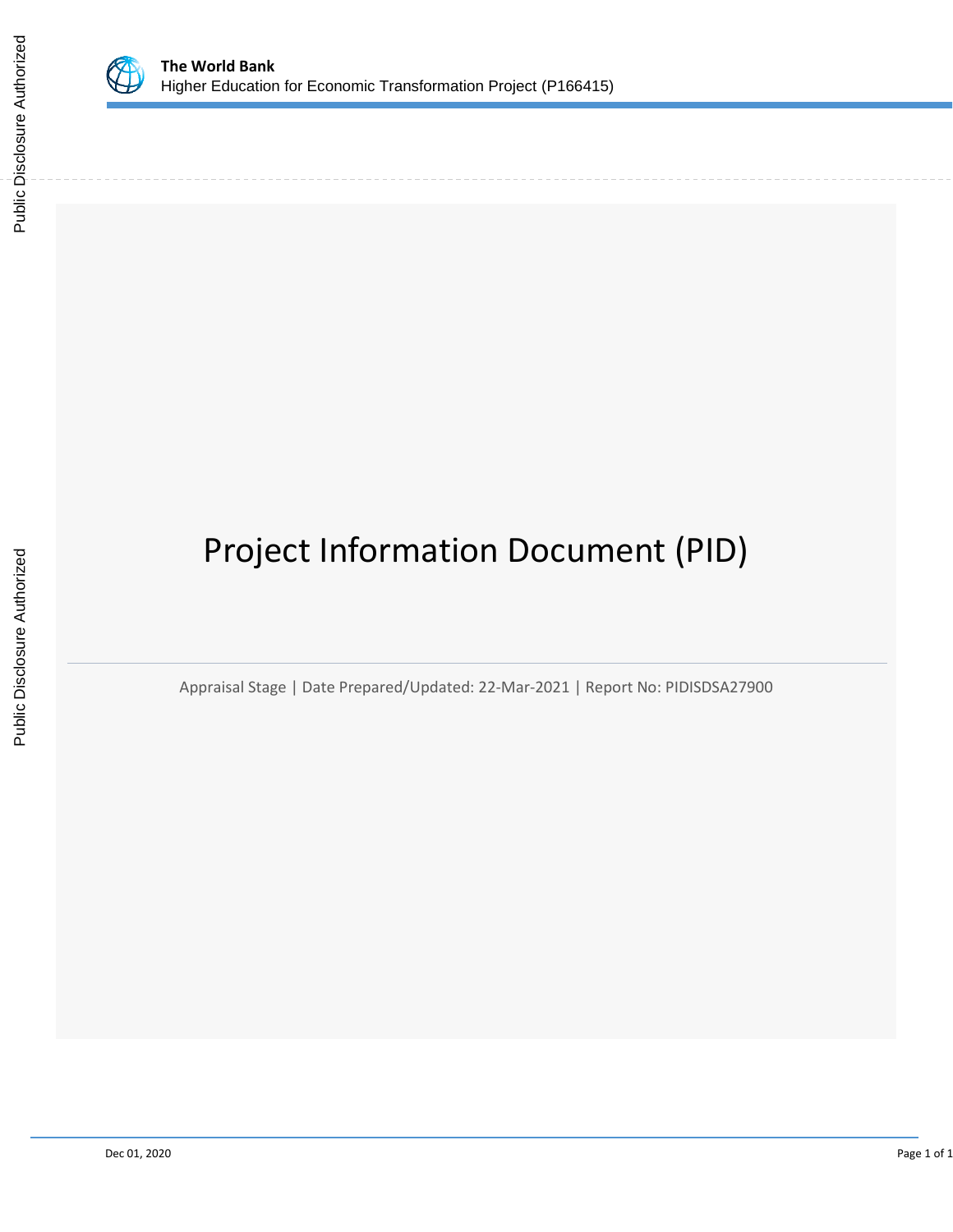

# **BASIC INFORMATION**

#### **OPS\_TABLE\_BASIC\_DATA A. Basic Project Data**

| Country<br>Tanzania                                                | Project ID<br>P166415                          | Project Name<br><b>Higher Education for</b><br><b>Economic Transformation</b><br>Project | Parent Project ID (if any)        |
|--------------------------------------------------------------------|------------------------------------------------|------------------------------------------------------------------------------------------|-----------------------------------|
| Region<br><b>AFRICA EAST</b>                                       | <b>Estimated Appraisal Date</b><br>22-Mar-2021 | <b>Estimated Board Date</b><br>28-Apr-2021                                               | Practice Area (Lead)<br>Education |
| <b>Financing Instrument</b><br><b>Investment Project Financing</b> | Borrower(s)<br>United Republic of<br>Tanzania  | <b>Implementing Agency</b><br>Ministry of Education,<br>Science and Technology           |                                   |

#### Proposed Development Objective(s)

To strengthen the learning environment and labor market alignment of priority programs at beneficiary higher education institutions and improve the management of the higher education system

#### Components

Strengthening the Learning Environments and Labor Market Alignment of Priority Programs Strengthening the Management of the Higher Education System Project Coordination and Management Unallocated

## **PROJECT FINANCING DATA (US\$, Millions)**

#### **SUMMARY**

| <b>Total Project Cost</b> | 425.00 |
|---------------------------|--------|
| <b>Total Financing</b>    | 425.00 |
| of which IBRD/IDA         | 425.00 |
| <b>Financing Gap</b>      | 0.00   |

#### DETAILS

#### **World Bank Group Financing**

| International Development Association (IDA) | 425.00 |
|---------------------------------------------|--------|
|---------------------------------------------|--------|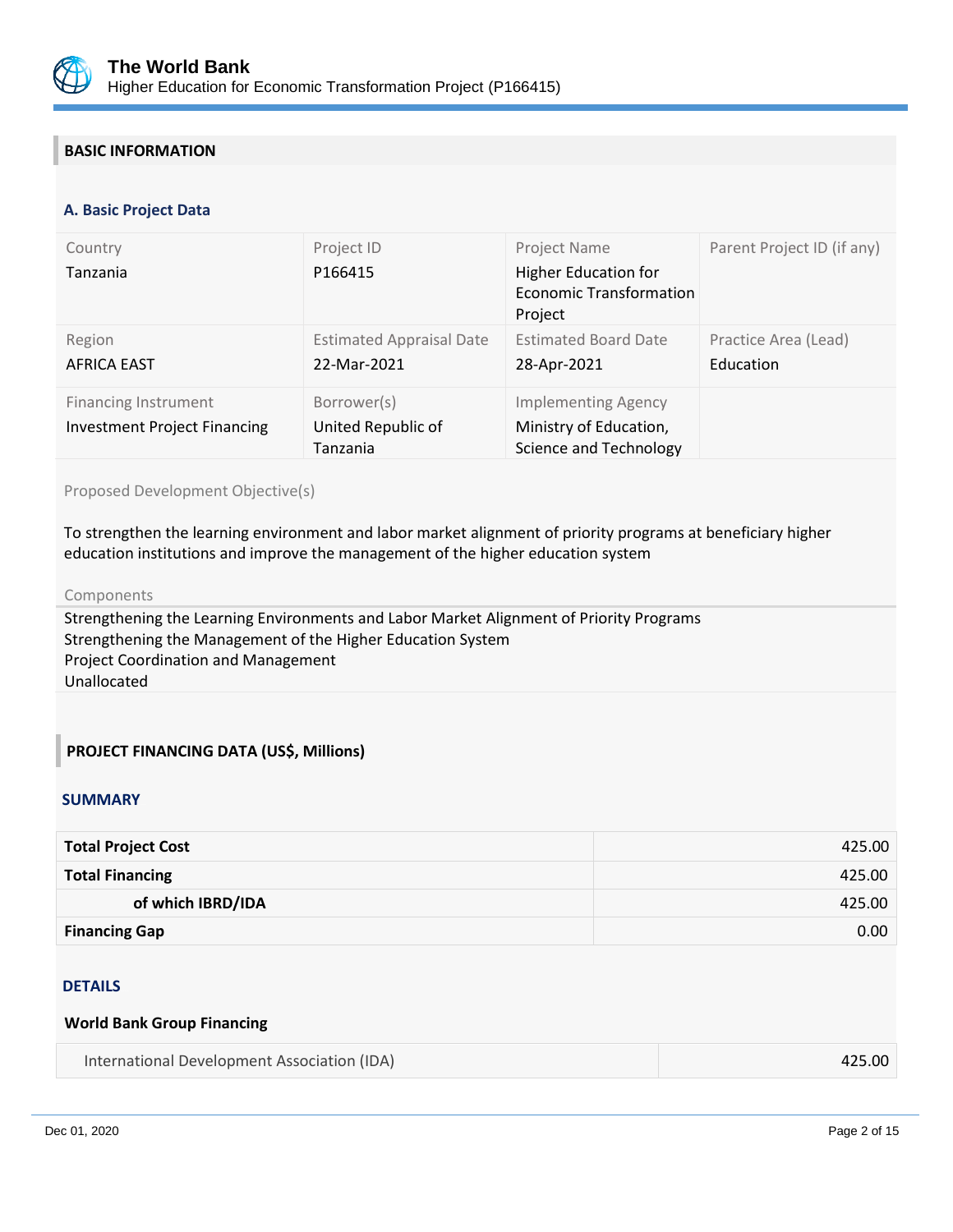

Environmental and Social Risk Classification

#### Substantial

Decision

The review did authorize the team to appraise and negotiate

## **B. Introduction and Context**

#### Country Context

1. **Tanzania is a geographically large, diverse, and strategically important lower middle-income country (LMIC) on the Indian Ocean.** Out of 54 African countries, Tanzania is the fifth largest in terms of population, the 9<sup>th</sup> largest in terms of the size of economy (e.g. by Gross Domestic Product [GDP] in US\$), and the thirteenth largest in terms of geographical area. Solid income growth over two decades has led the country to reach LMIC status in July 2020.

2. **The graduation from low income status reflects sustained macroeconomic and political stability as well as the country's rich natural resources endowment and strategic geographic position.** Macroeconomic stability has been crucial to Tanzania's growth: inflation rates have been low – below 5 percent since 2018 – and sustainable fiscal and current-account deficits have been financed by a combination of domestic and external sources. Over the past two decades, investment has been a key driver of economic growth: the rise in overall investment translated into a sustained accumulation of capital stock and has consistently accounted for roughly two-thirds of real GDP growth.

3. **COVID-19 has negatively impacted Tanzania's macroeconomic performance – decelerating GDP growth in 2020 – although Tanzania is one of the few economies in the region that avoided recession. <sup>1</sup>** The global economic slowdown adversely affected Tanzania's export- oriented industries, especially tourism and traditional exports, and has caused a drop in foreign investment. The exception is gold mining which has benefitted from rising prices since the onset of the pandemic. Although the government did not impose a lockdown, the pandemic initially spurred precautionary behaviors that slowed down domestic economic activity.

4. **Tanzania's vulnerability to the global pandemic remains high, and risks are tilted to the downside.**  Under a severe outbreak, Tanzania's health care system would become heavily strained, and social distancing would paralyze most manufacturing and services. In early 2020, theGovernment of Tanzania implemented critical measures aimed at containing the spread of the COVID-19 and encouraged people to avoid unnecessary movements, practice hand hygiene and social distancing; and identified several public and private hospitals that would serve as isolation centers for people infected with COVID-19. The Government reported COVID-19 cases up to April 28, 2020. Availability of official information on COVID-19 infection and mortality rates is important in assessing the effectiveness of national public health response. In February 2021, the Minister of Health,

<sup>&</sup>lt;sup>1</sup> Tanzania Economic Update 15<sup>th</sup> Edition, 2021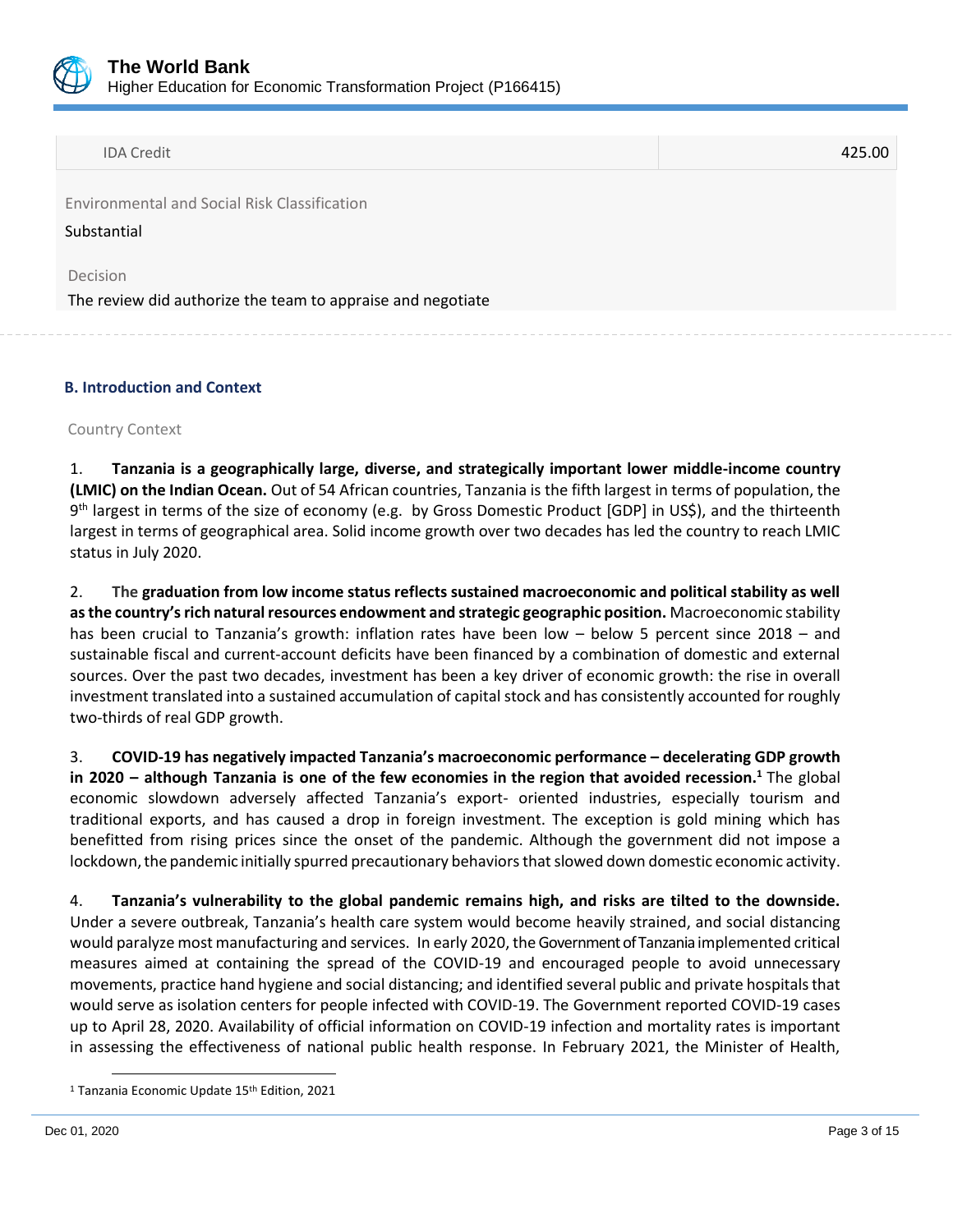

Community Development, Gender, Elderly and Children restarted efforts to contain the pandemic, urging the general public to take precautionary measures against the spread of infectious diseases including COVID-19, and urged wearing of masks, avoiding overcrowding in hospitals, and continued education of the population by health professionals.

5. **The poverty rate in Tanzania has been declining gradually.** The national poverty headcount has improved from 34.4 percent of population in 2007 to 28.2 percent in 2012 and further to 26.4 percent in 2018. Despite Tanzania's impressive GDP growth between 2012 and 2018, poverty reduction slowed, and growth has become less inclusive. Inequality has also risen during this period. The international poverty headcount (US\$1.90/day at 2011 purchasing power parity) remained high and unchanged during this period, at 49 percent. With a Human Capital Index of 39 in 2020, Tanzania is ranked among the bottom 25 countries, at 152 out of 174.

6. **As a lower middle-income country, Tanzania requires sustained, steady growth while offering a more inclusive set of economic opportunities to improve living standards for the majority of Tanzanians.** National aspirations laid out in the Tanzania Development Vision (TDV) 2025 are to transition to a middle-income country with a high level of human capital development, characterized by improvements in the quality of livelihood of the people. Tanzania has made improvements in life expectancy, infant mortality, primary and secondary school enrollment rates, gender equality, and access to health, electricity, water, and sanitation. There is still a large agenda ahead, however, toward sustaining growth over the medium term, improving the inclusiveness of growth to reduce poverty, and strengthening upward economic mobility and economic security for the population.

7. **The short supply of workers with relevant skills is a major constraint to economic expansion.** A gradual shift in employment away from agriculture (which has seen a decrease of 13.5 percent from a high of 80.5 percent in 2001) to industry and services (which have increased by 3.9 and 9.6 percentage points, respectively) occurred between 2001-2014.<sup>2</sup> Employment growth in services accelerated over the period 2006–2014, with around 10 percentage points annual growth in services such as wholesale and retail, restaurants and hotels, transport, storage, and communication. Sustaining this economic transformation will be challenging, as about 40 percent of Tanzanian firms identified inadequate relevant workforce skills as a key business constraint, compared to the Sub-Saharan Africa (SSA) average of 23 percent.<sup>3</sup>

8. **Catering to the skills needs of high-skills firms in urban areas is particularly important.**<sup>4</sup> High-skill firms are likely exporters, Information and Communication Technology (ICT) or other innovating firms. They are exposed to greater competitive pressures from international trade or technological changes and/or introduce new products or processes into the market.<sup>5</sup> As a result, they have a greater need for higher-level skills than firms serving the domestic market, and skills gaps pose a greater constraint to their operations than to low-skill enterprises.<sup>6</sup> For over 45 percent of high-skill firms, skills shortages constitute major operational difficulties, compared to 37 percent of low-skills firms.

<sup>2</sup> The most recent Integrated Labor Force Survey Data is from 2014.

<sup>3</sup> Tanzania Enterprise Survey 2013.

<sup>4</sup> TESS 2015, and [Exports and Job Training,](http://documents.worldbank.org/curated/en/2016/05/26377330/exports-job-training?cid=DEC_PolicyResearchEN_D_INT) Paulo Bastos, Joana Silva, and Rafael Proença, World Bank Policy Research Working Paper 7676, 2016.

<sup>5</sup> Innovator firms are those which have introduced new products or processes in the last two years.

 $6$  The share of high skills firms is 50 to 63 percent across sectors, and 36 to 43 percent across regions, but the majority is located in the greater Dar es Salaam region. (TESS 2015).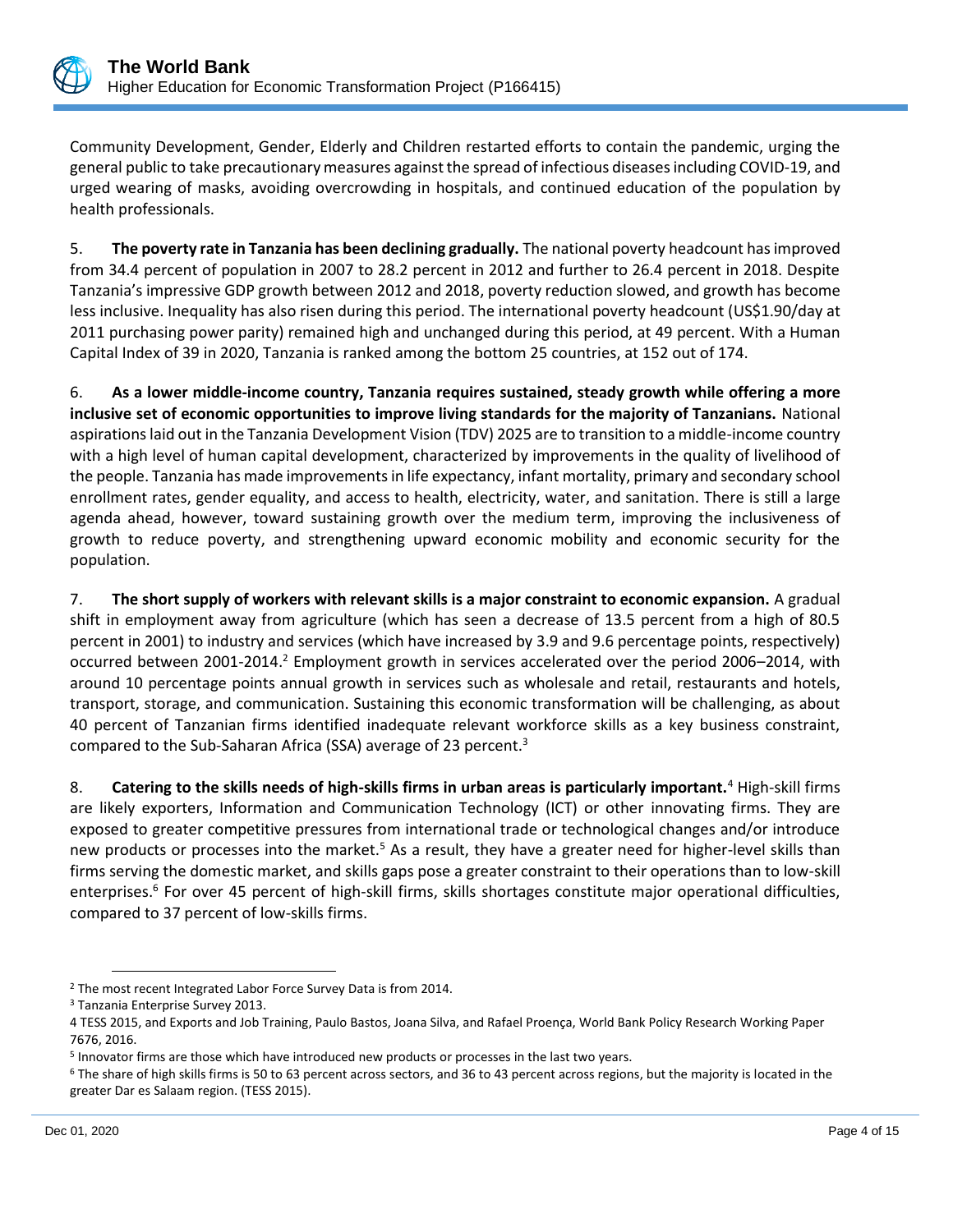

9. **A more strategic mix of education and skills will help Tanzania further develop its productive sectors**<sup>7</sup> **and create jobs for the growing number of youth entering the labor market every year.** This is important, as about 800,000 to 1 million young people have been entering the labor market every year since 2015, with mostly low and medium levels of education and skills.<sup>8</sup> By 2030, this number is projected to reach 1.6 million per year. While the fast expansion of the youth demographic is a challenge, it also represents a unique economic opportunity, if efficient workforce and skills development policies are implemented.

10. **Shortage of skilled workers across essential sectors such as health and education is a big challenge**. The shortage of human resources in the health sector stands at 52 percent. Changes in the pattern of diseases from infectious to non-communicable diseases has expanded demand for expertise in a variety of specializations and areas with serious human capital shortages include emergency medical specialists, critical care specialists, and behavioral change specialists. Similarly, education is also in need of a greater number of skilled teachers, particularly in mathematics and sciences.

11. **Having attained lower middle-income status, Tanzania should continue to invest in reforms throughout its education pipeline that will lead to a skill composition of at least 26 percent medium-skilled and 12 percent high-skilled, based on estimates in the National Skills Development Strategy 2016/17-2025/26.** While urban workers with completed basic education are needed for many small, often informal businesses, higher skilled workers are critical to the emergence of a diversified, sustainable economy. Currently, only 16.6 percent of the Tanzanian workforce is medium-skilled and 3.5 percent high-skilled.<sup>9</sup> Despite steady expansion in access to education, in 2014, only 9 percent of the labor force had completed secondary education and just 1.3 percent had attended university.<sup>10</sup> Enrollment in Technical and Vocational Education and Training (TVET) and universities is still low.

## Sectoral and Institutional Context

12. **Tanzania's higher education enrollments in recent years have fluctuated and its current enrollment rate of 6.1 percent is still below the Sub-Saharan Africa average (9.4 percent).<sup>11</sup>** In Tanzania, a completed university education yields an average annual income 3.5 times higher than a completed upper secondary education. The number of students enrolled in higher education institutions grew from 111,533 in 2016/17 to 211,558 in 2017/18 due to improvements in infrastructure and initiatives to provide higher education loans, but subsequently fell to 181,897 in 2018/19 as a result of closures of programs in private institutions determined to be of poor quality. Correspondingly, during the same period, the Higher Education Gross Enrolment Ratio (GER) rose from 6.9 percent to 8.5 percent and then dropped to 6.1 percent<sup>12</sup>, which is below the SSA average of 9.4 percent, and those of Tanzania's neighbors: Kenya (11.5 percent) and Rwanda (6.7 percent).<sup>13</sup> In 2018/19, a total of 154,758 students were enrolled in Bachelor's, Master's, and PhD programs at 41 public and 43 private higher education institutions, and another 27,139 students attended non-degree courses.<sup>14</sup> Tanzania continues

<sup>&</sup>lt;sup>7</sup> Government's key priority sectors include productive sectors (agriculture, mining, and manufacturing) and economic infrastructure (energy, ICT, transport and tourism).

<sup>8</sup> Moreno and Tanaka, 2015, Education Attainment Projections for Tanzania, World Bank.

<sup>9</sup> National Skills Development Strategy 2016/17-2025/26

<sup>&</sup>lt;sup>10</sup> Integrated Labor Force Survey 2014.

<sup>11</sup>Ministry of Education, Science and Technology (MoEST) Annual Education Sector Performance Review (AESPR), 2019

<sup>12</sup> ibid

<sup>13</sup> World Bank EdStats data

<sup>14</sup> AESPR 2019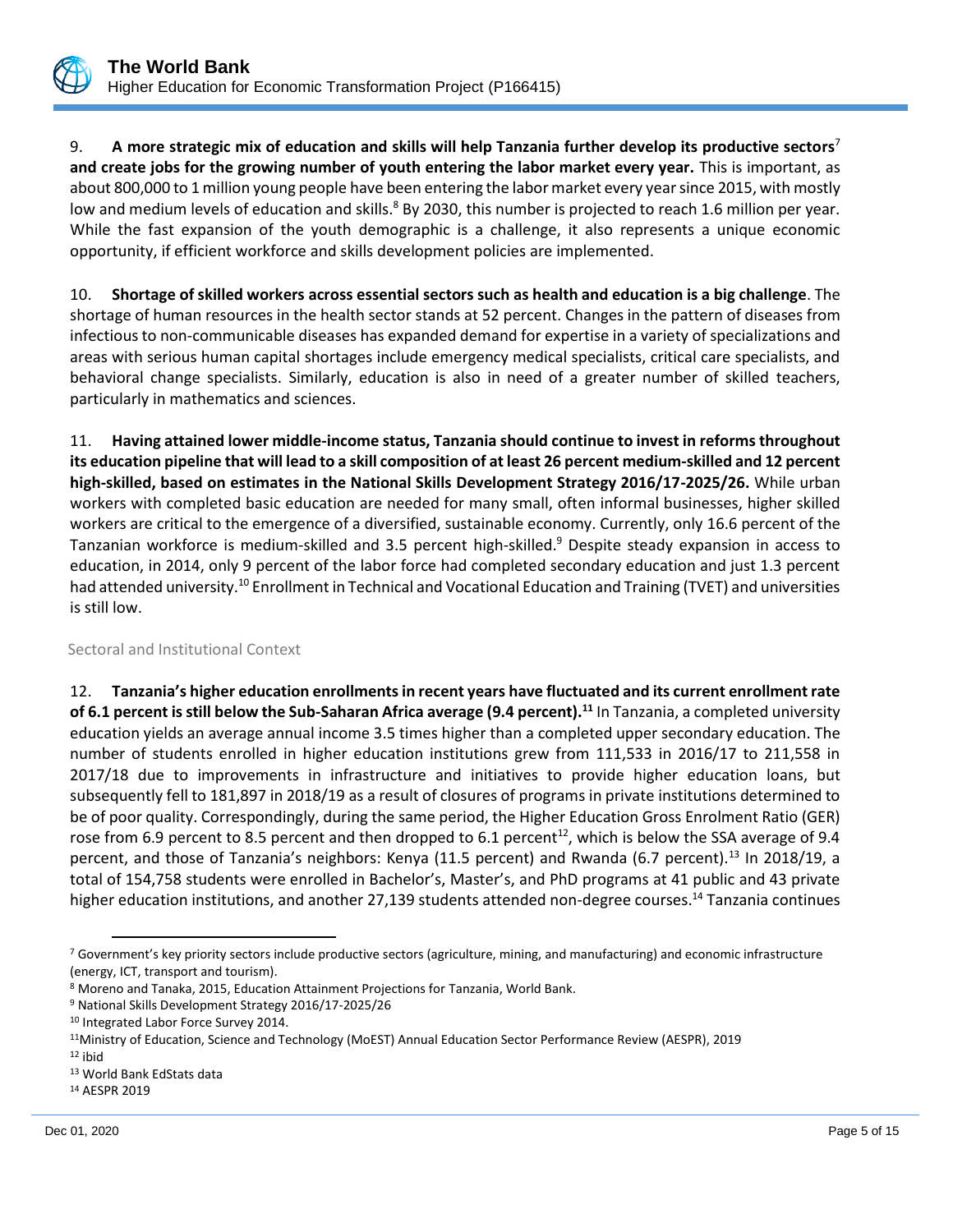

to lag behind the region in upper secondary enrolment with a GER of 7 percent, compared to Rwanda (30 percent) and Burundi (44 percent) which partly accounts for the low enrolment at higher education.<sup>15</sup>

13. **Student demand for higher education is expected to surge in the near future to at least 482,000 places by 2030, so the tertiary education system (public and private) must expand and be of better quality to accommodate these additional students.** According to projections, it is expected that demand for seats at the higher education level will increase to between 482,000 and 597,000 by 2030.<sup>16</sup> Without investments across the sector, there will remain a shortage of infrastructure, teaching equipment and academic staff with advanced training at the university level. This expansion of capacity cannot be remedied by public provision alone and will require reforms in the operating environment of private universities.

14. **Gender inequality in lower levels of education (especially upper secondary) persists at the university level, though the gender parity index in higher education has improved from 56.5 percent in 2013 to 67.4 percent in 2018.**<sup>17</sup> About 40.3 percent of students in higher education were women in 2018;<sup>18</sup> the proportion is much smaller in science, technology, engineering and mathematics (STEM) programs (33.6 percent), especially Engineering (19.6 percent), Mining and Earth Sciences (25 percent) and ICT (27.7 percent).<sup>19</sup> The male-female differences in enrolment arise from a smaller share of girls transitioning from lower to upper secondary schools and again from upper secondary to university compared to boys. Of the students that pass the O-level and Alevel exams, 46 percent and 42 percent were female, respectively.<sup>20</sup> The World Bank-supported Secondary Education for Quality Improvement Project (SEQUIP, P163439), approved in 2020, includes interventions to address this persistent problem. The gender imbalance in higher education exacerbates inequalities elsewhere in Tanzania, such as fewer women leaders in research and innovation, government, professions, businesses and civil society organizations, and among universities' faculties as well. Only 27.4 percent of academic staff at universities are women, due to the lower share of female students in higher education overall, but also likely due to greater difficulties in getting permanent positions, promotions and access to research funding and leadership positions.<sup>21</sup>

15. **Although there is a need for higher skilled workers in the economy, many recent university graduates have struggled to find jobs, at least in part due to skills mismatches.** Skills mismatches usually occur when: (i) academic disciplines are not in line with disciplines in demand on the labor market; (ii) curricula are outdated and the content of programs have limited labor market relevance and emphasis on practical experience and soft skills; and (iii) teaching and learning facilities and technologies are outdated. The small size of the formal labor market also exacerbates graduates' unemployment issue.

16. **Demand-side considerations underscore the need for greater numbers of students in disciplines and programs sought after by the employers, such as civil engineering, mechanical engineering, mining engineering, agribusiness processing, tourism, and climate change impacts, among others.** Most students

<sup>15</sup> UNICEF, 2018

<sup>&</sup>lt;sup>16</sup> Tanzania Public Expenditure Review FY19: Are Resources and Policies Aligned?

<sup>17</sup> MoEST AESPR 2019

<sup>18</sup> ibid

<sup>19</sup>Draft Basic Education Statistics Tanzania (BEST) 2019

<sup>20</sup> MoEST AESPR 2019

<sup>21</sup> MoEST BEST 2018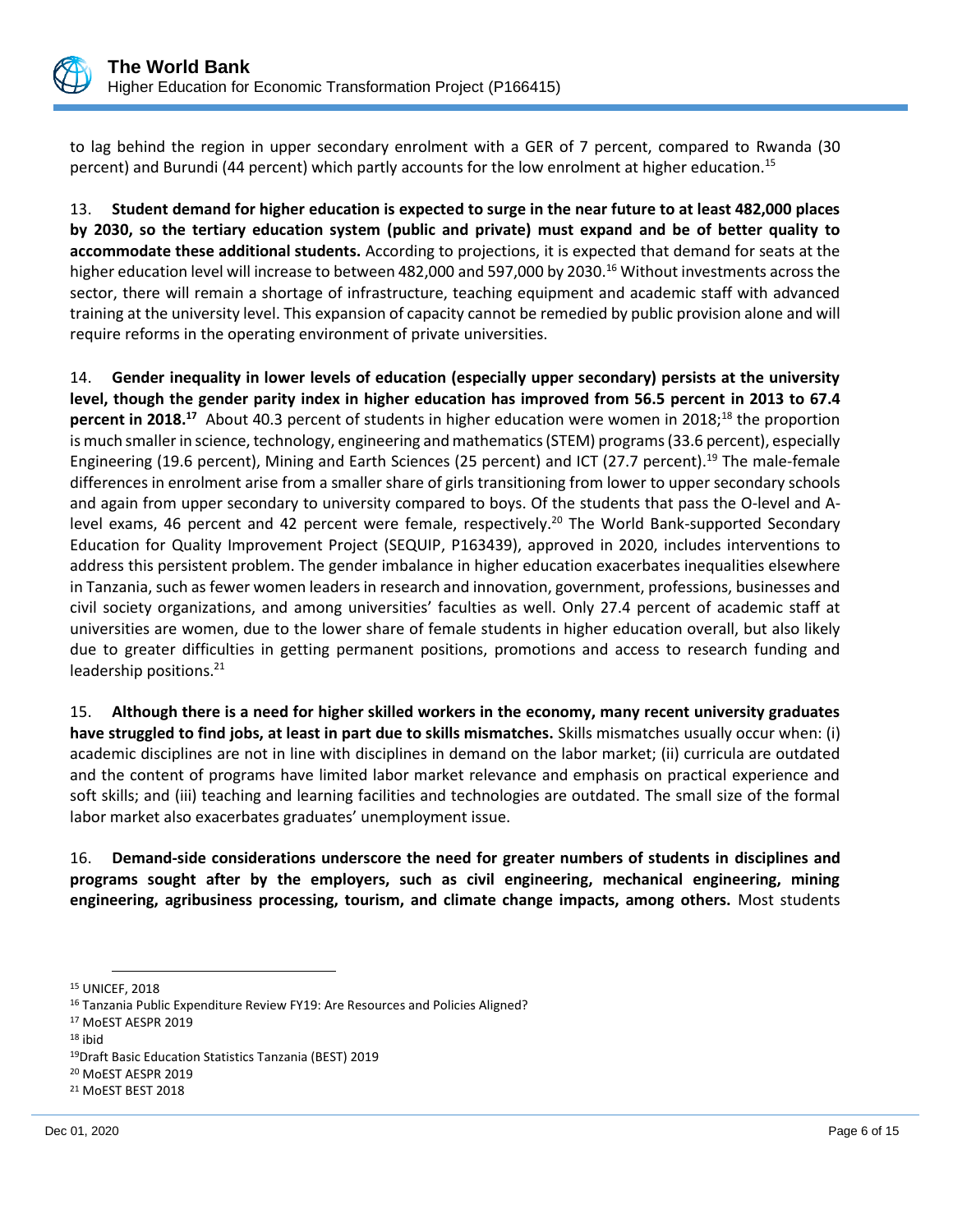

currently pursue studies in general humanities and social sciences subjects. Only 26 percent of students at universities study STEM subjects, although there is a large deficit of professionals in these fields.<sup>22</sup>

17. **The overall quality of post-secondary academic programs is low and does not prepare university graduates adequately for current and future formal jobs or self-employment.** The weak teaching and learning environment and inadequate support in terms of remediation, supervision and physical resources contribute to poor quality of training. Infrastructure, equipment and resources such as laboratory spaces, sufficient internet bandwidth and access to electronic journals are limited. The insufficiency of necessary lab equipment and materials is especially problematic for faculty seeking to conduct relevant, modern research. Currently, funds for research are inadequate, leading to weak production of novel findings, application of research to addressing local challenges, and impactful innovations. Professors and employers alike note weak technical, English, computer, soft skills and labor-market readiness of graduates.

18. **There is a shortage of well-trained lecturers and the majority use traditional teaching methodologies**. Due to a wave of age-related retirements and the recent recruitment of talented lecturers into positions within the Government, there are limited university lecturers, particularly in STEM areas. The proportion of academic staff with a Master's degree is 51.6 percent while instructors with a PhD account for only 32.6 percent of the total teaching staff.<sup>23</sup> In addition, many lecturers are not trained in the use of the latest technical developments and global knowledge in their fields, and use outdated, mostly lecture-based, teaching methodologies, limiting the development of adequate competences among students through group work, projects, presentations and other such approaches.

19. **Given the significant resource and capacity constraints, most higher education institutions are not currently able to access or use modern technologies to deliver training.** There is limited integration of digital content and applications, innovative pedagogical approaches using technology, information management systems and other ICT in the delivery of higher education across teaching and learning, research and management. Broadband is readily available to faculty and students only in some universities. Few higher education institutions use Open Educational Resources for teaching and learning as well as research. While some local digital content is available for use by universities, licensing issues discourage innovative ideas and technology uptake.

20. **Finally, the global pandemic has reinforced the need for higher education institutions to develop thoughtful resiliency plans.** Tanzania experienced a relatively short period of school closures. Universities closed in March 2020 and reopened in early June, with measures in place to support safe in-person delivery. Nonetheless, the Government is mindful of the need to invest in robust ICT and networking technologies in all its universities, to prepare for any prolonged remote delivery in the future. This focus on resilience will allow for increased international and domestic collaboration. There is considerable scope for technology to enable universities to promote more personalized learning, encourage greater collaboration and increase access to larger groups of students with more flexible learning options.

21. **To address the above challenges, the planning and management of the higher education system needs to become more evidence-based and agile.** More specifically, universities as well as the regulatory and

<sup>22</sup> MoEST AESPR 2019 <sup>23</sup> MoEST BEST, 2018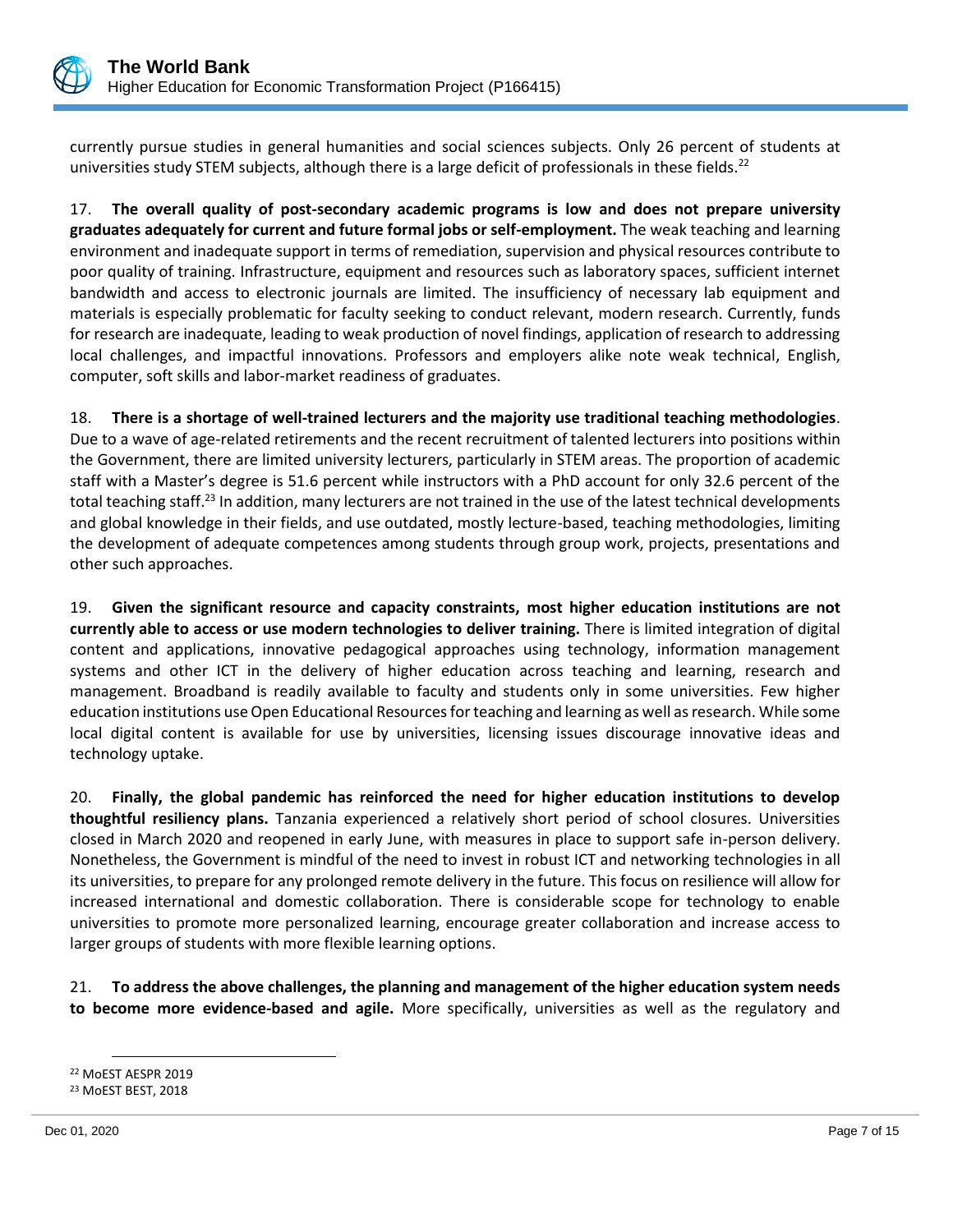

financing agencies need to be supported to use more cost-effective, innovative, adaptive, data-driven, and sustainable approaches in the following areas:

- (a) *Quality assurance process*for assessing and registering institutions and accrediting programs of study and curricula. Though a process exists, it is neither effective in ensuring and raising the quality of university programs and involving the private sector, nor in streamlining the process of professional certification of students. For example, medical graduates of a private university did not receive their medical licenses by the Medical Council of Tanganyika, the professional body, as they did not consider the program adequate, although it had been accredited by the Tanzania Commission for Universities (TCU).
- (b) *Sustainability and efficiency of higher education financing,* particularly the higher education student loans scheme, as this is already a substantial burden on the government budget due to growing demand, but also the need for *increased resource mobilization among universities*.
- (c) *Business and governance environment for private universities,* many of which are small and struggling to expand or offer higher quality programs. Competition with well-managed, high quality private universities can raise the game of public universities, as well as help with the expansion of student spaces. In addition, a fair playing ground with respect to student fees is important to promote a competitive environment between public and private funded universities.
- (d) *Higher education data systems:* The most basic data on higher education is available at universities, TCU, and to some extent the Higher Education Student Loans Board (HESLB). However, improvements and data linkages between universities and agencies of the Ministry of Education, Science and Technology (MoEST) will help establish a robust data management system that enables innovative planning and decisionmaking.

## **C. Proposed Development Objective(s)**

#### Development Objective(s) (From PAD)

To strengthen the learning environment and labor market alignment of priority programs at beneficiary higher education institutions and improve the management of the higher education system.

## Key Results

## 22. **Key results of the HEET project will be measured by the following indicators:**

- (i) Students and faculty participating in internships/fellowships/forms of placement in industry, companies, or research institutions (sub-indicators for gender, individuals with disabilities, and students/faculty ratios) (number)
- (ii) Degree programs within priority areas that are aligned to labor market needs (number)
- (iii) Students benefiting from direct interventions to enhance learning (corporate indicator) (number)
- (iv) Active use of a Tertiary Education Management Information System (TEMIS) (yes/no)
- (v) Higher education institutions supported by the project that achieve a minimum threshold of the annual targets set in the performance agreements (number)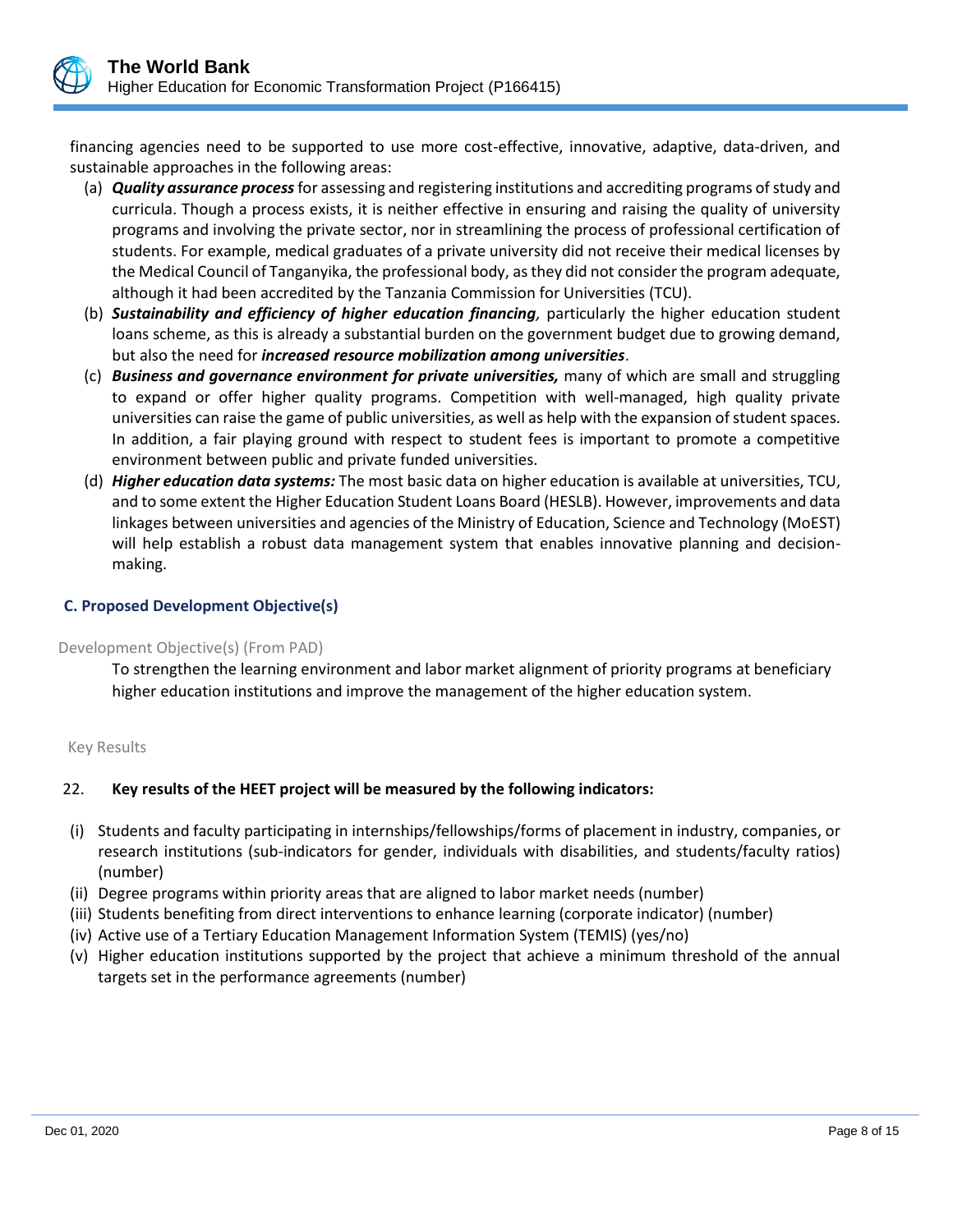

# **D. Project Description**

23. The Project will provide a combination of university-level investments in improving the quality of learning environments and programs, and Ministry-level interventions that enhance the management of the higher education system and support a conducive policy environment. These interventions are organized under three components.

# **Component 1: Strengthening the Learning Environments and Labor Market Alignment of Priority Programs (US\$329 million equivalent)**

24. **This component will focus on strengthening and building the capacity of 14 public higher education institutions to become high quality centers of learning focusing on priority areas**. The Government identified 14 priority areas based on key disciplines required to build an industrial economy and propel forward Tanzania's development agenda. These disciplines are aligned with the priority economic sectors identified in Tanzania's *National Skills Development Strategy 2015/16-2025/26*, *Vision 2025* and the *Education and Training Policy 2014*, as having the greatest potential for growth over the coming decade and which function as cross-sector enablers.

25. **The 14 priority areas are**: (i) engineering and technology; (ii) ICT; (iii) material sciences; (iv) health sciences; (v) urban and environmental engineering and technology; (vi) renewable energy; (vii) water resources; (viii) climate change; (ix) agriculture and agribusiness; (x) wildlife conservation; (xi) tourism and hospitality; (xii) academic industry linkages; (xiii) humanities; and (xiv) education.

26. **The project will finance the implementation of institution-specific University Strategic Investment Plans (USIPs) that detail activities to meet the strategic objectives of improving the learning environment at the institution and enhancing the labor market alignment of priority degree programs.<sup>24</sup>** The USIP activities will be organized into three internally-focused areas to improve teaching and learning and three externally-focused areas to strengthen research and industry linkages. Areas to improve teaching and learning include: (i) renovation and/or construction of energy efficient infrastructure including lecture halls, laboratories and workshops that promote accessibility for those with disabilities and address gender considerations and safety concerns; (ii) capacity building of academic staff and university leadership including awareness on emerging environmental issues and teaching and advising students with disabilities; and (iii) curriculum review and reform, which will include introduction of innovative pedagogy and responsiveness to growing climate change issues. Areas to strengthen research and industry linkages include: (i) industry and private sector partnerships; (ii) promoting self-generated income through revenue-earning activities; and (iii) promoting applied research and innovation. Each higher education institution has developed a USIP that addresses its unique needs, challenges and context and has received technical assistance under the project to strengthen their plans and incorporate good practices that have demonstrated success in similar contexts globally.

27. **The HEET project will place a strong emphasis on the use of digital technology by universities to deliver training and manage administrative services.** There will be a focus on digitalizing all HEET project supported campuses and strengthening the capacity of universities to deliver online learning in order to build resilience to respond to shocks like the COVID-19 pandemic and ensure learning continuity. This online learning infrastructure will also help increase access to higher education for the growing youth population, as well as support new blended learning approaches that combine in-person instruction and virtual learning with potential for partnerships with international institutions of repute. In addition, universities will invest in digital platforms and efficiency enhancement systems by modernizing the management of administrative processes such as admissions, registrations, learning management and support services. Activities will include establishing the required ICT infrastructure for smart classrooms, virtual learning environments, workshops and campuses; improving connectivity including through greater linkage with the Tanzania Education and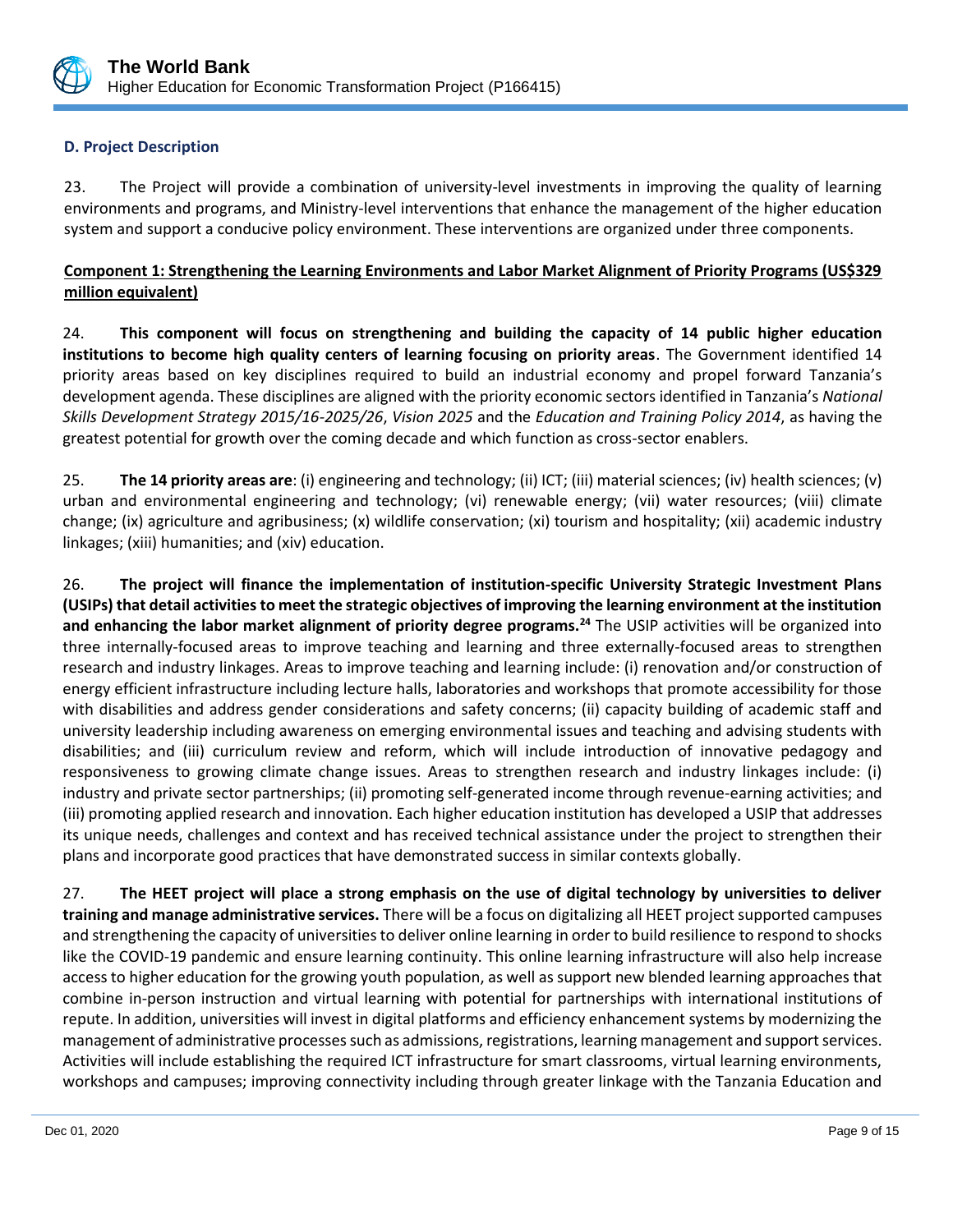

Research Network (TERNET); digitizing learning materials and library resources and upgrading existing digital materials; training and exposing academic staff in pedagogies for Open, Distance and e-Learning (ODeL) programs; enhancing interactive online teaching and learning and providing support to students and staff on the same; training university staff to develop at least basic digital skills competency; and establishing digital platforms for core academic and administrative services. These activities will be embedded within the three USIP areas for teaching and learning. Partnerships with private sector providers of online learning resources and platforms will also be leveraged to promote blended learning and distance learning programs.

28. **To help engage relevant industry professionals in the design and delivery of priority degree programs and ensure their alignment to market needs, Industry Advisory Committees (IACs) will be set up at each institution**. These Committees will be responsible for supporting the review and update of program curricula, advising on applied research and innovation activities including facilitating transfer of technology across industry to faculties in universities, and supporting with outreach to the private sector for functional partnerships with universities and community. Each IAC will be composed of experienced professionals engaged across Tanzania's industries of relevance to the programs on offer at the respective faculty/college and will be constituted by beneficiary higher education institutions according to Terms of Reference agreed with the MoEST. The IACs will meet at least twice a year and will work closely with the internal quality assurance units at each institution, which will also be strengthened under this component to ensure that all priority degree programs are accredited and meet national standards established by regulatory bodies under MoEST. Universities will also pursue industry and private sector partnerships through internships and placements for students; faculty training; collaborations on research and innovation such as grants from industry for young entrepreneurs or joint applications for funding; support to establish career offices at universities; course offerings by visiting faculty from industry, mentorship programs; support to establish career offices at universities among others. IAC members will play an important role in identifying and facilitating such partnership opportunities. A national workshop will be held with members of the all the IACs to ensure harmonized understanding of the roles and responsibilities, accountability measures and functionality with exposure to good practices of similar bodies in wellperforming education systems.

29. **The USIPs will also include interventions to enhance gender equitable participation in priority degree programs.** Each institution is required to integrate activities to address gender issues and encourage greater participation and retention of women in higher education programs, particularly in STEM disciplines. These activities include but are not limited to: (i) developing outreach programs to sensitize female secondary school students and communities about university programs, especially in STEM areas, and dispel misconceptions about women's STEM capabilities; (ii) preparing an institutional-level implementation plan, where absent, to operationalize the national gender equity strategy, to attract and retain women in priority degree programs and monitor progress towards targets which may include establishing a gender desk to support implementation of activities; (iii) creating safe environments in the institutions by promoting practices and implementing national policies and guidelines to safeguard against gender-based violence (GBV) and sexual exploitation and abuse (SEA), and establishing confidential GBV management processes with linkages to the national policing systems; (iv) introducing mentorship programs for women, especially in STEM areas; (v) constructing climate smart hostels/dormitories with renewable energy sources for women; (vi) ensuring all newly constructed infrastructure are designed/configured to provide a conducive learning environment for female students which include appropriately designed and sufficient bathrooms, nursing/break room/social rooms for breast feeding mothers and spaces that promote better safety for women; and (vii) increasing representation of women among academic staff and university leadership.

<sup>&</sup>lt;sup>24</sup> About 260 priority degree programs are expected to be supported under the project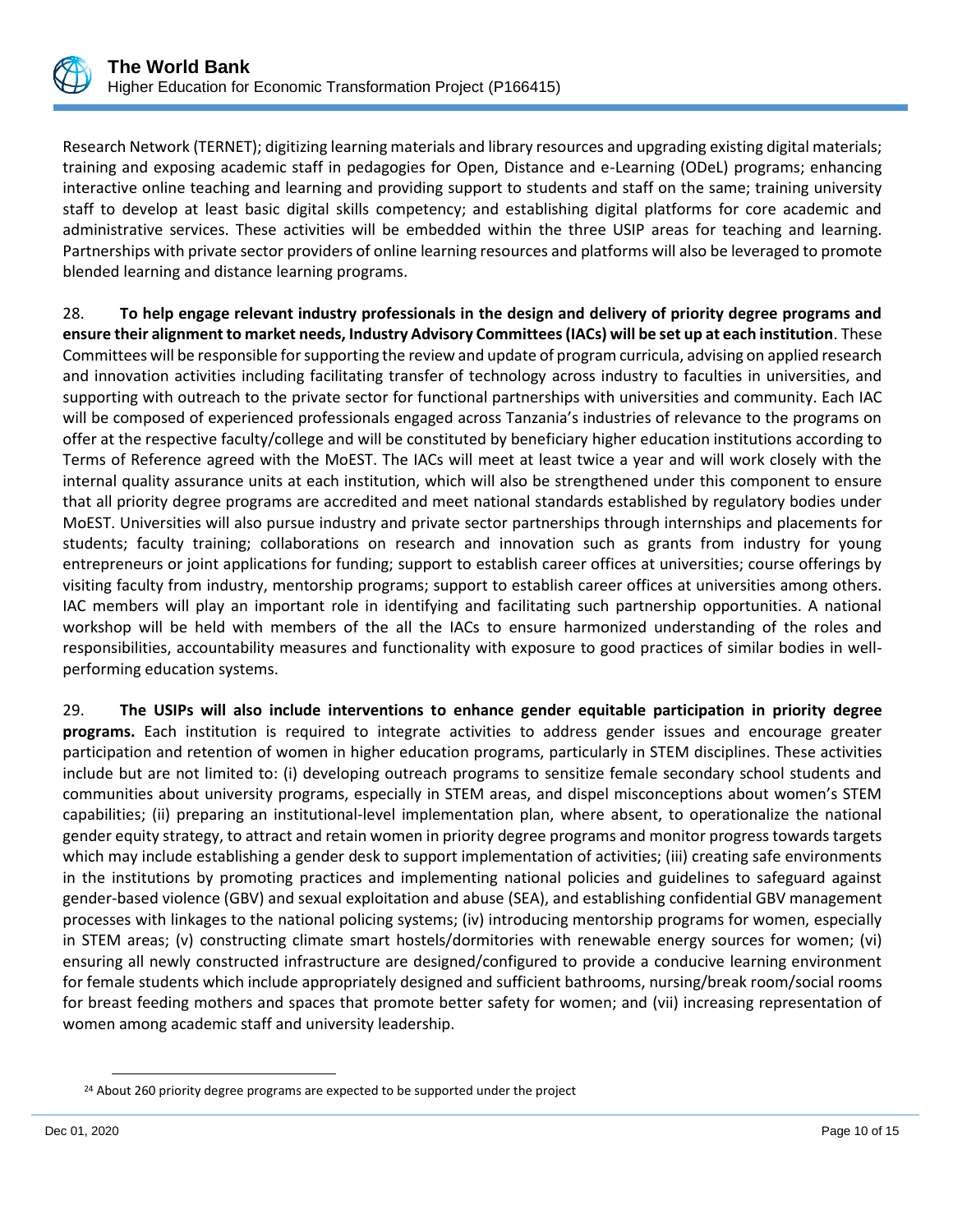

30. **In addition, universities will aim to foster more inclusive and equitable environments for students with disabilities**. Facilities constructed and renovated under the project will consider inclusivity elements per global standards and will be accessible to students with special needs. Institutions will also develop the capacity of academic staff to support and cater to the training needs of students with disabilities. In addition, MoEST will create centers of excellence for inclusive education at specific universities where the majority of students with disabilities are currently enrolled.<sup>25</sup> Investments will be concentrated at these universities to offer high-quality training, infrastructure, and equipment for students with varied disabilities. This will include renovation and rehabilitation of classrooms and lecture rooms to suit the needs of special needs education; construction or renovation of hostels to provide accommodation for students with disabilities; establishing specialized examination rooms; creating resource rooms with specialized equipment for disabled students; and introducing and/or strengthening existing academic and administrative support services for students with disabilities to promote their retention, graduation and entry into the workforce.

31. **Each institution will negotiate a performance agreement with the MoEST based on their respective USIPs.** 

These agreements will define annual performance indicators and milestones that promote shared governance and accountability whose achievement will be monitored by MoEST. Such performance contracts promote mission-driven strategic initiatives, institutional management as well as increased autonomy that improves the operational quality of these institutions. Negotiated performance agreements also encourage greater institutional ownership and more buyin for difficult reforms, such as changing teaching practices or engaging private sector in curriculum reforms and university research projects. Taken together, the USIPs and the corresponding performance agreements will promote a culture of effective management and shared governance with MoEST and higher education institutions by emphasizing autonomy, accountability, quality, and institutional ownership.

# **Component 2: Strengthening the Management of the Higher Education System (US\$78 million equivalent)**

32. **This component will focus on enhancing the management of the higher education system.** A first subcomponent will strengthen the capacity of key government departments and agencies responsible for the effective oversight and delivery of higher education in Tanzania. It will target MoEST which comprises two departments responsible for higher education, research and innovation - the Department of Higher Education and the Department of Science, Technology and Innovation. It will also promote reforms and improved operational capacity and delivery at three key Ministerial agencies – the Tanzania Commission for Universities (TCU), the Higher Education Students' Loans Board (HESLB), and the Commission for Science and Technology (COSTECH). A second sub-component will help strengthen public-private partnerships (PPPs) in higher education as well as finance quality improvements in select private universities and non-university institutions deemed critically important for the strategic management and delivery of quality instruction.

# **Component 3: Project Coordination and Management (US\$ 8 million)**

33. **This component will serve to build capacity within the MoEST to manage the day-to-day implementation and coordination of the HEET project, as well as monitor and evaluate its impact**. It will support the establishment of an efficient National Project Implementation Unit (NPIU), including a project coordinator; deputy project coordinator; financial management (FM) and procurement staff; environmental and social (E&S) safeguards staff; monitoring and evaluation (M&E) staff; and advisors/coordinators for private sector engagement, infrastructure development, gender

<sup>&</sup>lt;sup>25</sup> The universities are: Muhimbili University of Allied Sciences; University of Dodoma; Moshi Cooperative University; Dar es Salaam University College of Education; Mkwawa University College of Education; Sokoine University of Agriculture; Mbeya University of Science and Technology; University of Dar es Salaam; and Open University of Tanzania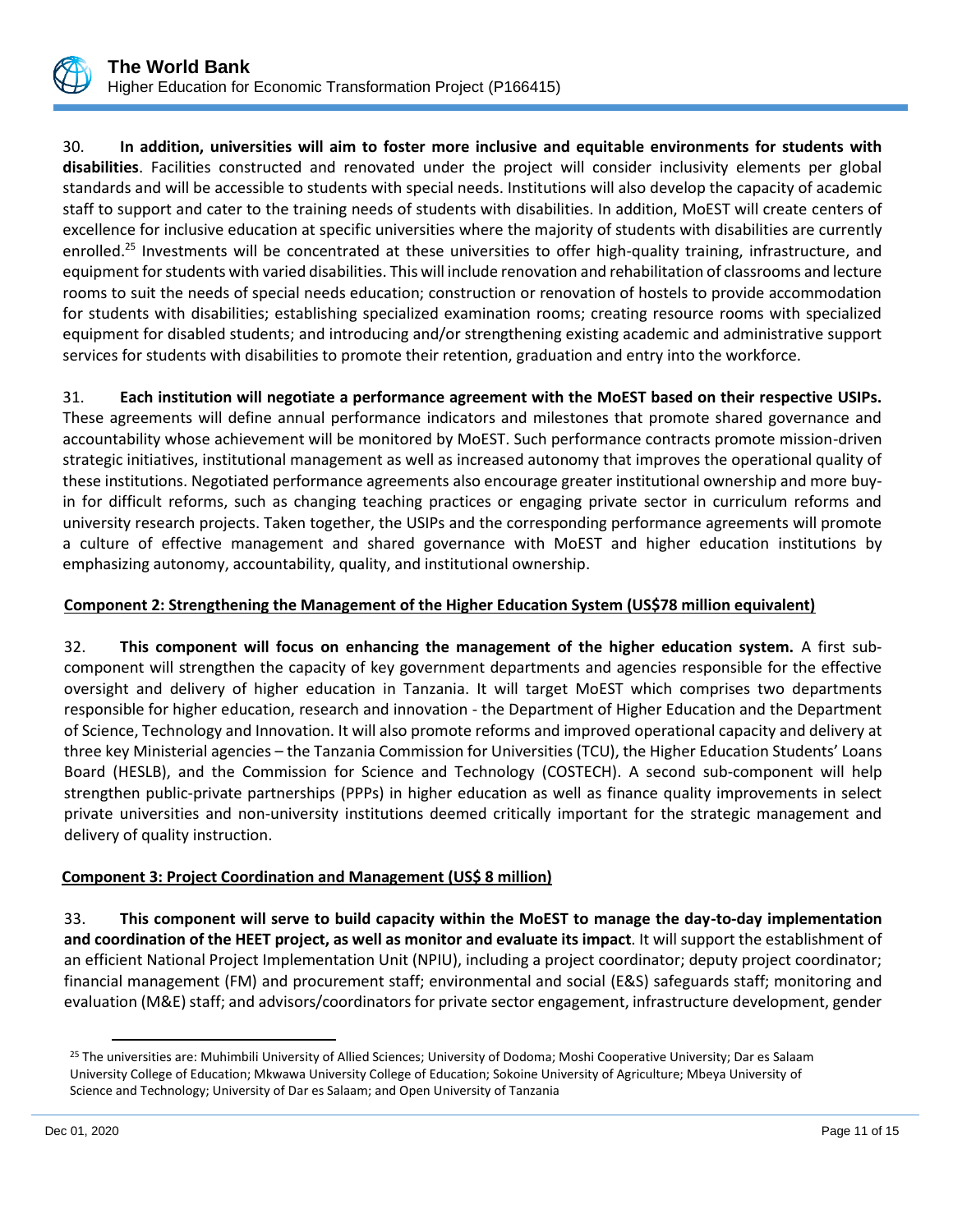

mainstreaming, inclusive education, and education technology. It would finance the salaries, where applicable, and capacity building of NPIU staff, as well as the operational costs of project implementation. This component would provide funds for the NPIU to carry out the following activities: (i) coordination of activities across institutions; (ii) procurement and FM of MoEST-implemented activities; (iii) ensuring compliance with and monitoring the implementation of E&S safeguards provisions; (iii) M&E including impact evaluation efforts/analytical studies/surveys; (iv) establishing and operating a grievance redress mechanism (GRM) for the project; and (v) audits of project financial statements and all financial documents.

# **Unallocated (US\$10 million equivalent)**

34. **An amount of US\$10 million will be designated as unallocated funds**. This amount will serve as a planning reserve to buffer for future demands including losses due to exchange rate fluctuations or unforeseen but necessary activities critical to achieving the PDO.

| Legal Operational Policies                  |            |  |  |  |
|---------------------------------------------|------------|--|--|--|
|                                             | Triggered? |  |  |  |
| Projects on International Waterways OP 7.50 | No.        |  |  |  |
| Projects in Disputed Areas OP 7.60          | No.        |  |  |  |

Summary of Assessment of Environmental and Social Risks and Impacts

35. **The project presents a range of risks and impacts, both positive and negative**. Most of the environmental impacts and risk of the project will emanate from the physical construction activities taking place in the participating institutions. Potential risks and impacts envisaged from construction and workers camp sites include (i) waste such as metal, wood, paint, diesel and other residues); (ii) soil erosion; water and air pollution; (iii) noise from machinery and (iv) traffic disruption and accidents; and (v) occupational health and safety incidents. Mitigation of potential risks and impacts during the preparation and implementation of the project will be guided by an Environmental and Social Management Framework (ESMF). The ESMF will guide the assessment level of potential risks and impacts and subsequently the choice of appropriate instruments, Environmental and Social Impact Assessments (ESIAs) and/or Environmental and Social Management Plans (ESMPs) for each activity.

36. **The project has an explicit focus in reducing gender gaps when increasing access to higher education for both women and men**. However, women groups are not homogenous as there are sub-groups that include, disabled women, women living with albinism, and women from Vulnerable Groups who may be more subjected to barriers to information and benefits for socio-cultural reasons. Barriers to access and retention of female students related to Gender-Based Violence and other vulnerable individuals may also be likely if not give specific attention.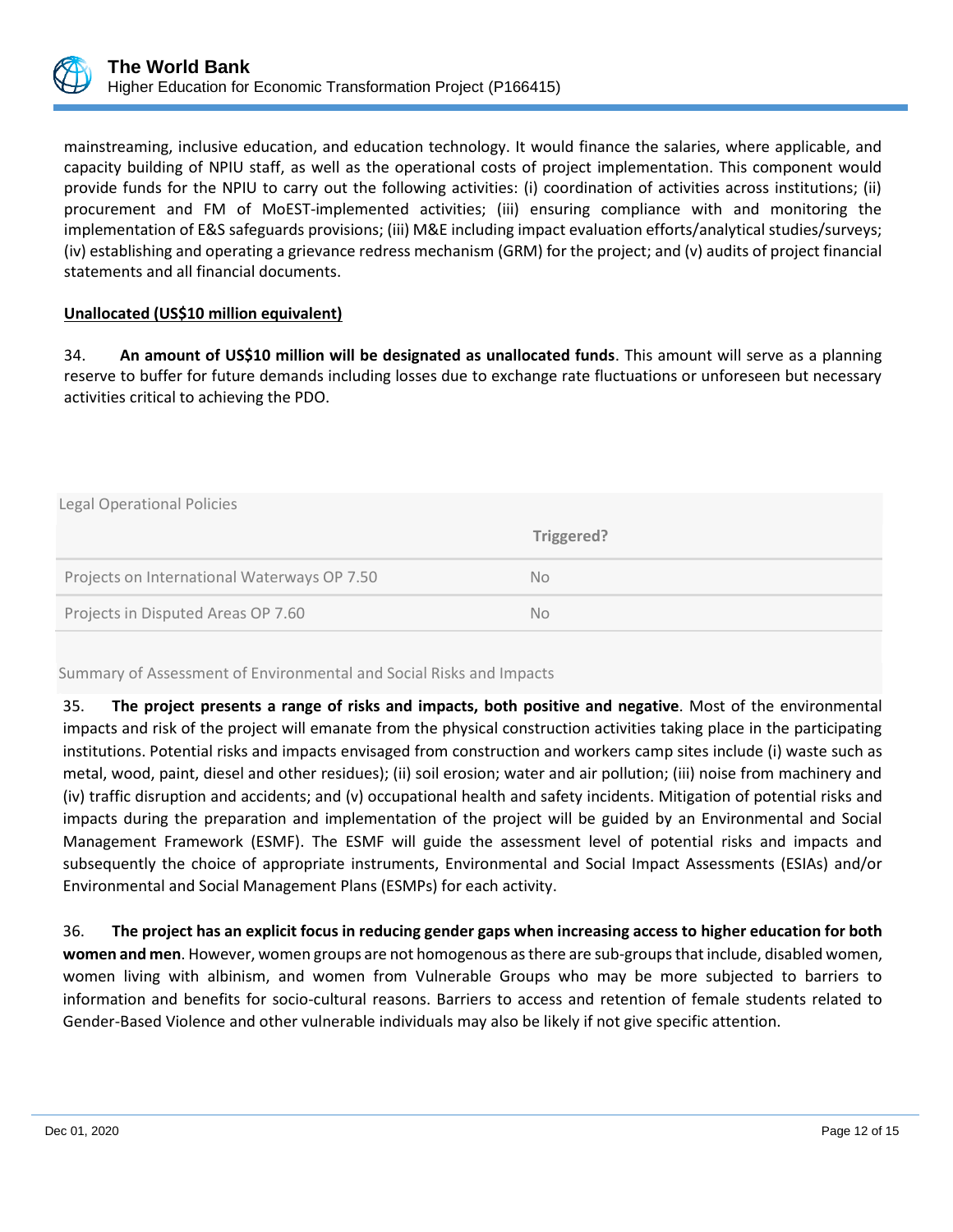

37. **Other risks will include those related to workers as delineated under Environmental and Social Standard 2 (ESS2).** Lack of compliance with the labor laws and regulations by contractors is not unusual and has been seen in other Bank-financed projects. Child labor is likely and Labor influx resulting from the envisioned construction under Component 1 may increase the risks of Gender Based Violence/Sexual Exploitation and Abuse (GBV/SEA). Construction works may result in involuntary land acquisition when universities need land outside their boundaries or loss of crops by the people who are farming within universities land. The project design will address issues of inclusion by ensuring universal access in constructed facilities as well as equal access to digitalized interventions.

38. **Other potential social risks related to HEET project interventions include social exclusion of beneficiaries due to disabilities, Sexual Orientation and Gender Identity (SOGI), and gender imbalance as well as being excluded from stakeholders' consultations and engagements.** Project ESMF, Resettlement Policy Framework (RPF), Stakeholder Engagement Plan (SEP) and ESMP/CESMP and where necessary Resettlement Action Plans (RAPs) will indicate various mitigations measures in details to address these risks.

# **E. Implementation**

Institutional and Implementation Arrangements

39. **The proposed HEET project is designed to have interventions at the university level and national level, the latter encompassing key departments and agencies under MoEST.** Accordingly, the project has a two-tiered implementation structure with a total of 18 project implementation units (PIUs).

- a. At the national level, a **National Project Implementation Unit (NPIU)** will be established in the MoEST led by the Department of Higher Education in collaboration with the Department of Science, Technology, and Innovation. It will be responsible for key project functions including project coordination, procurement, FM, and M&E. Similarly, an **Agency Project Implementation Unit (APIU)** will be established at each of the MoEST agencies – TCU, HESLB and COSTECH – to manage project activities for that agency. The NPIU will work with coordinators from the APIUs on day-to-day project implementation and management and will coordinate all technical assistance support to Ministerial agencies and project-supported universities.
- b. At the institutional level, a **University Project implementation Unit (UPIU)** will be established at each university supported by the project with similar coordination and management functions. Since interventions at the university level will be multidimensional encompassing different colleges, departments, disciplines, and programs, a senior staff at the level of the Deputy Vice Chancellor will be appointed to lead the UPIU with support from another senior staff member as needed. Additional members representing participating colleges/departments/programs will also be appointed to join the team depending on the nature of the project support to a respective university.

40. Each UPIU and APIU will be headed by a coordinator and have staff responsible for FM, procurement, E&S safeguards, and M&E. Other thematic focal point coordinators will be incorporated based on key project activities with universities and agencies.

41. A **National Steering Committee (NSC)** will be established with representatives from key project stakeholders including the central Government, national higher education institutions and public/private sector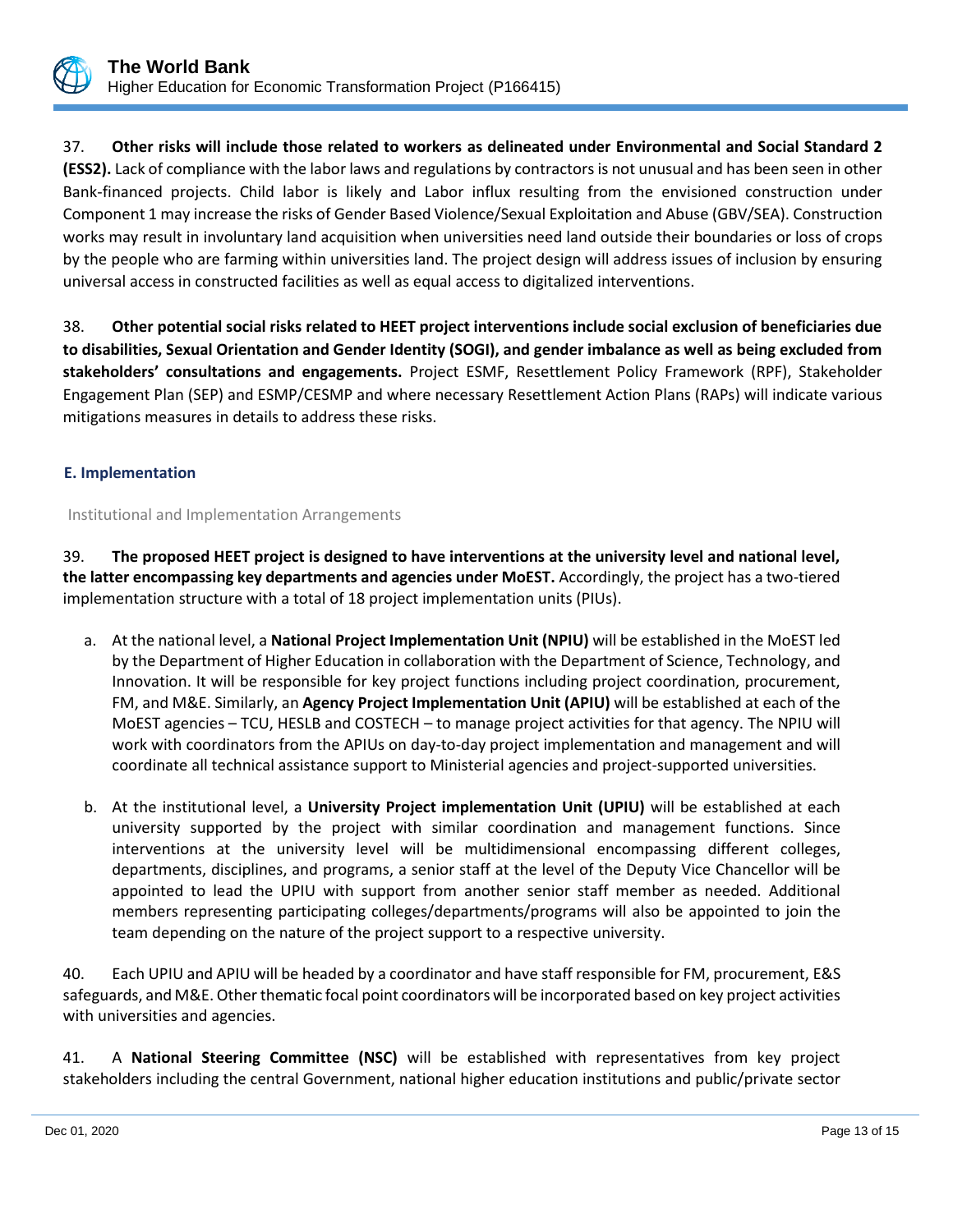

institutions to ensure political commitment and linkage with the world of work. The NSC responsibilities will include (i) overseeing and providing policy and strategic guidance on the project implementation; (ii) advocating for and promoting coordination and collaboration between higher education providers, research and innovation institutions, and public/private sector; (iii) acting as a liaison between the project and Government and private sector at large; (iv) approving the yearly Annual Work Plan and Budgets prepared by the NPIU; and (v) carrying out high-level monitoring and supervision of project activities, including reviewing the project reports. The composition of the NSC is included in Figure 1 and the Terms of Reference of members will be provided in the Project Operational Manual. The NSC will also utilize sub-committees, as needed, to provide technical oversight to specific issues and areas to be determined during implementation.



**Figure 1: National Steering Committee**

42. The **National Project Coordinator (NPC),** head of the NPIU, will be the Secretary to the NSC. The NPC will work closely with project coordinators at the university and agency levels to ensure smooth project implementation.

43. A **Project Operations Manual, prepared and maintained by the NPIU,** will contain detailed operational procedures and technical and organizational arrangements for project implementation.

## **CONTACT POINT**

#### **World Bank**

Roberta Malee Bassett Senior Education Specialist

Nkahiga Mathus Kaboko Senior Education Specialist

 **Borrower/Client/Recipient**